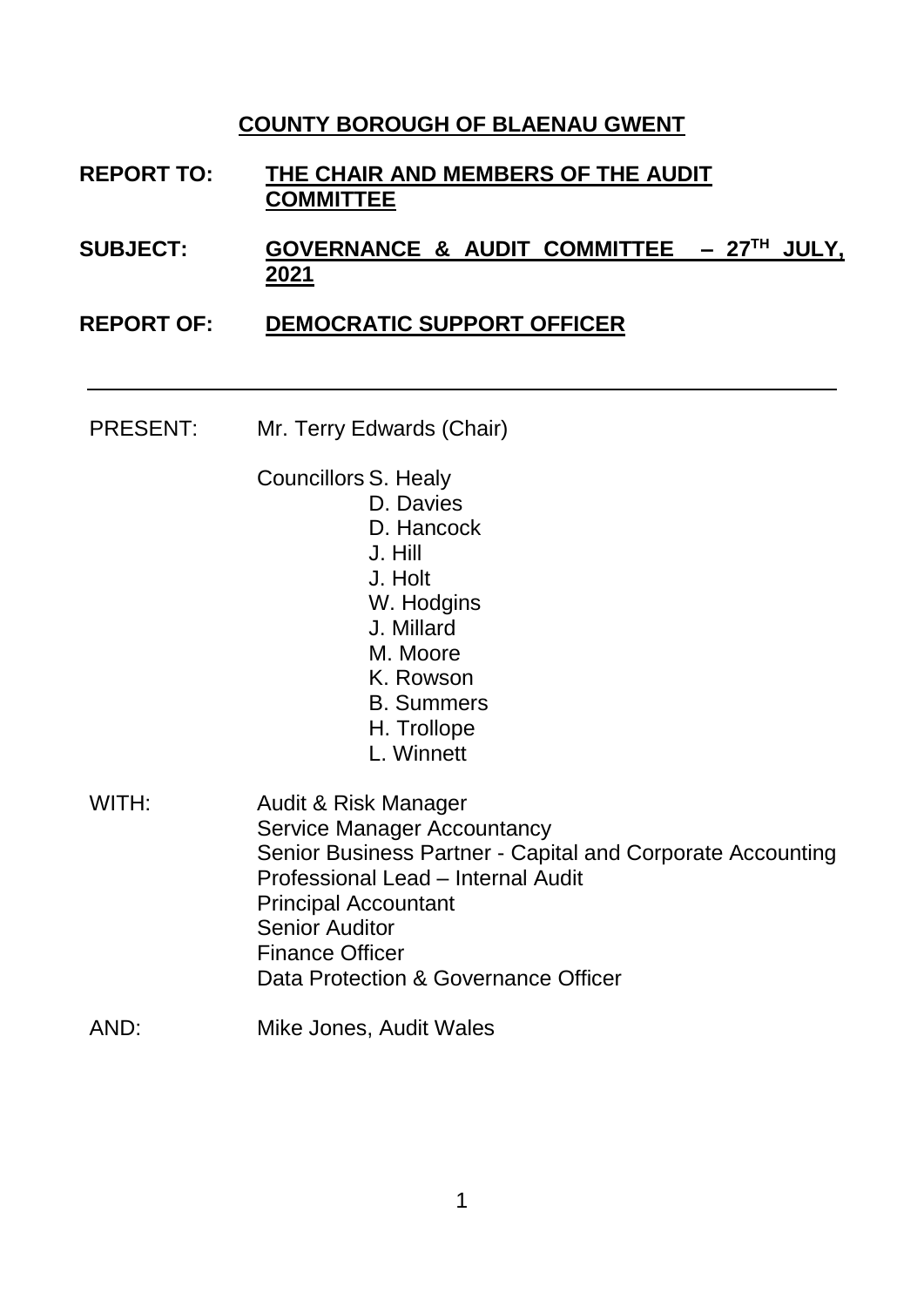## **DECISIONS UNDER DELEGATED POWERS**

 $\mathbf{r}$ 

 $\mathbf{i}$ 

| <b>ITEM</b>  | <b>SUBJECT</b>                                                                                                  | <b>ACTION</b> |
|--------------|-----------------------------------------------------------------------------------------------------------------|---------------|
| <b>No. 1</b> | <b>SIMULTANEOUS TRANSLATION</b>                                                                                 |               |
|              | It was noted that no requests had been received for the<br>simultaneous translation service.                    |               |
| <b>No. 2</b> | <b>APOLOGIES</b>                                                                                                |               |
|              | Apologies for absence were received for Councillors J.C.<br>Morgan, S. Thomas, P. Baldwin and Mr. Martin Veale. |               |
| <b>No. 3</b> | DECLARATIONS OF INTEREST AND DISPENSATIONS                                                                      |               |
|              | Councillor B. Summers declared an interest in any reference<br>to Silent Valley Waste Services.                 |               |
| <b>No. 4</b> | <b>AUDIT COMMITTEE</b>                                                                                          |               |
|              | The minutes of the Audit Committee held on 29 <sup>th</sup> June, 2021<br>were submitted.                       |               |
|              | RESOLVED that the minutes be accepted as a true record of<br>proceedings.                                       |               |
| <b>No. 5</b> | <b>ACTION SHEET</b>                                                                                             |               |
|              | There were no actions arising from the meeting held on 29 <sup>th</sup><br>June, 2021.                          |               |
| <b>No. 6</b> | <b>INTERNAL AUDIT PLAN (2021-2026)</b>                                                                          |               |
|              | Consideration was given to report of the Audit & Risk<br>Manager.                                               |               |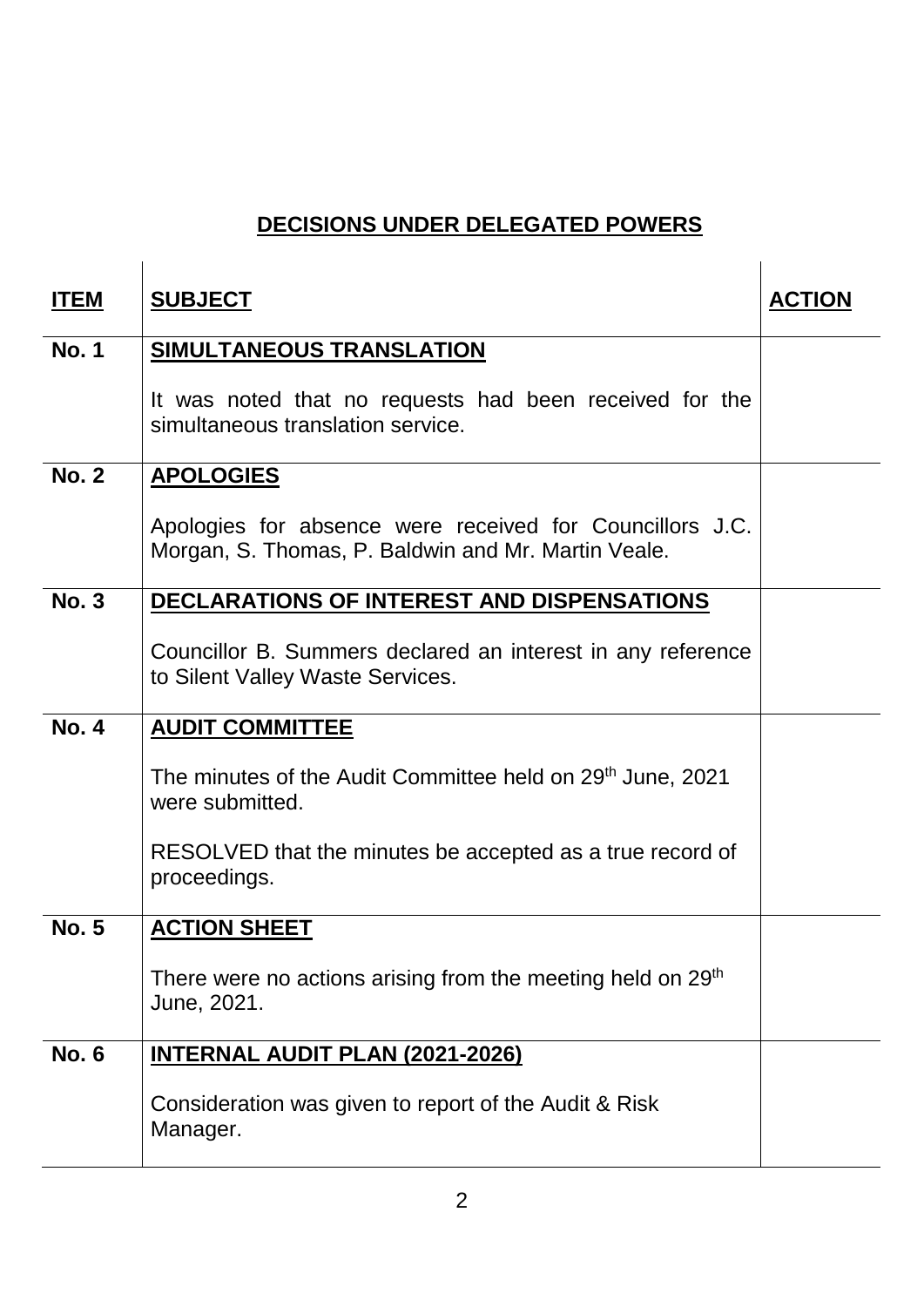The Audit & Risk Manager presented the report which provided the strategic Audit Plan for the period 2021-2026, and the rationale for implementing a one-year operational plan.

The Officer reported that a number of changes had been made to the Plan this year, however, it still complied with the Public Sector Internal Audit Standards (PSIAS) and the criteria as detailed in section 2.2 of the report. The main differences for this year were highlighted at section 2.4 onwards, and the Officer highlighted the key points contained therein.

A Member asked whether there would be greater focus on overspending Portfolios moving forward, particularly in light of discussions at the Joint Scrutiny (Budget Monitoring) Committee held the previous day regarding the Environment Portfolio.

In response the Officer confirmed that any overspends would be considered as part of the risk matrix. However, she explained that whilst a particular Portfolio may score high on the budget position, it may score lower in other areas of the matrix and balance out. In terms of the Environment Portfolio, some systems were rated high risk but not the Department as whole.

Another Member pointed out that a number of the high risk budgets had been mitigated by the Welsh Government Hardship Fund. He asked whether these budgets would now be removed from a high risk rating, and also whether the Council's spend of WG Hardship Funding would be audited.

The Officer explained that an area would not be removed because it received WG Hardship Funding. The risk assessment was based on a broader range of issues, and not just finance. In terms of auditing the Council's spend of WG Hardship Funding, this was dependent on the requirements for audit under the terms of funding, or whether we choose to undertake an audit due to the money involved, as was the case with the NNDR Grants provided as part of the Covid pandemic support. Due to the large sums of money being passed through the Authority it was felt appropriate to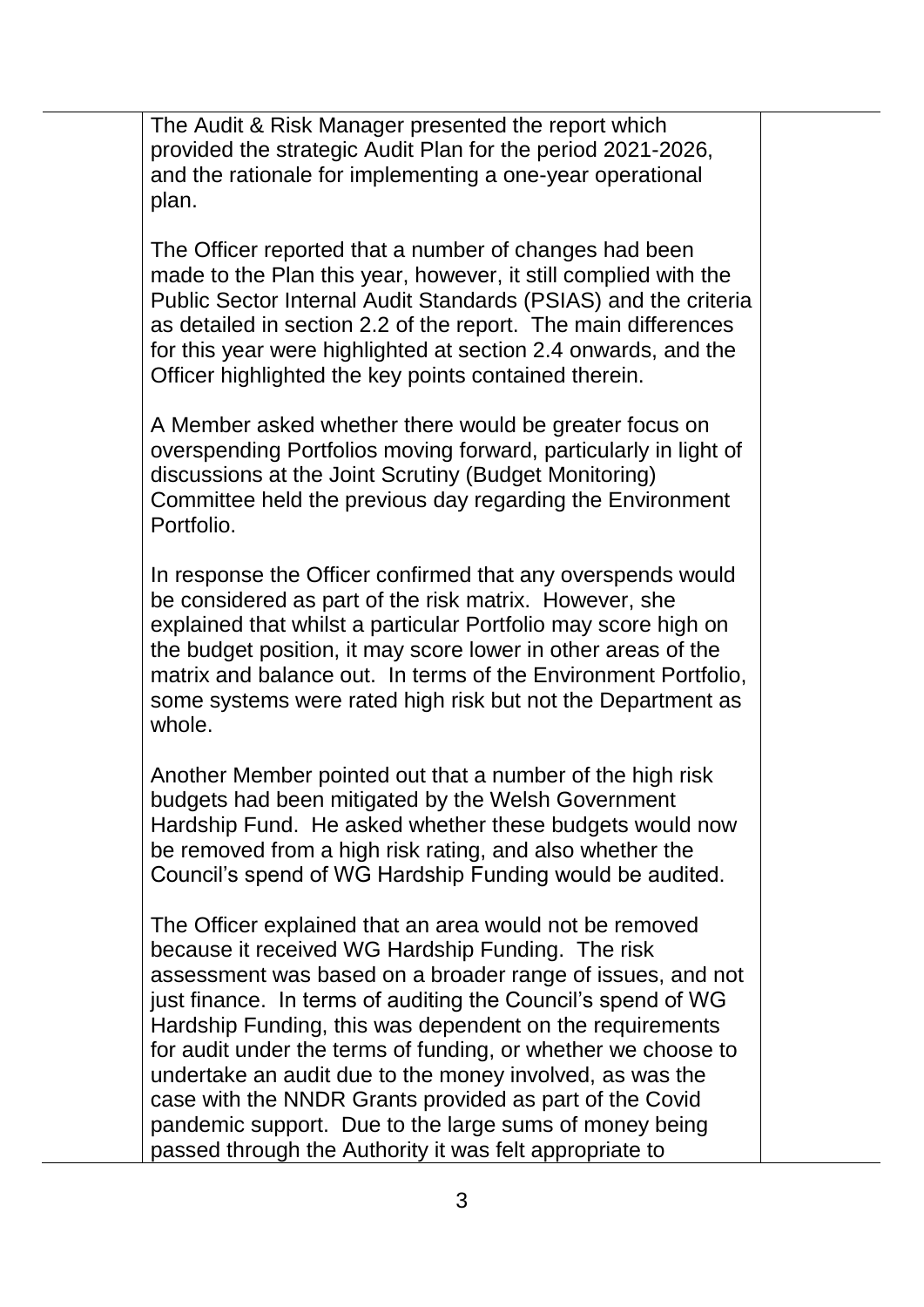|              | consider those as part of the Plan last year.                                                                                                                                                                                                                                                                                                                                                                                                                                                                                                                                                                                                                                                                                                                                                                |  |
|--------------|--------------------------------------------------------------------------------------------------------------------------------------------------------------------------------------------------------------------------------------------------------------------------------------------------------------------------------------------------------------------------------------------------------------------------------------------------------------------------------------------------------------------------------------------------------------------------------------------------------------------------------------------------------------------------------------------------------------------------------------------------------------------------------------------------------------|--|
|              | RESOLVED that the report be accepted and the Committee<br>note the basis for audit selection / prioritisation as described in<br>section 2, and approve the audit plan attached at Appendix A,<br>deeming it to provide sufficient coverage upon which the Audit<br>and Risk Manager can provide an annual audit opinion,<br>enabling the Governance & Audit Committee to fulfil its<br>assurance role.                                                                                                                                                                                                                                                                                                                                                                                                      |  |
| <b>No. 7</b> | DRAFT STATEMENT OF ACCOUNTS 2020/2021                                                                                                                                                                                                                                                                                                                                                                                                                                                                                                                                                                                                                                                                                                                                                                        |  |
|              | Consideration was given to the report of the Chief Officer                                                                                                                                                                                                                                                                                                                                                                                                                                                                                                                                                                                                                                                                                                                                                   |  |
|              | The Senior Business Partner Capital and Corporate<br>Accounting presented the Draft Statement of Accounts<br>2020/21 and the Authority's financial standing as at $31st$<br>March, 2021 (subject to audit).                                                                                                                                                                                                                                                                                                                                                                                                                                                                                                                                                                                                  |  |
|              | The Officer went through the report and highlighted points<br>contained therein.                                                                                                                                                                                                                                                                                                                                                                                                                                                                                                                                                                                                                                                                                                                             |  |
|              | He reported that under Section 10A of the amended<br>regulations, the deadline for the preparation of the draft<br>Statement of Accounts was 31 <sup>st</sup> May, 2021, and publication of<br>the final audited accounts was 31 <sup>st</sup> July, 2021. However, in<br>recognition of the continuing impact of the Covid-19<br>pandemic, Welsh Government acknowledged that additional<br>work could be required to finalise local authority accounts for<br>the 2020/2021 financial year, and consequently Local<br>Authorities are now able to prepare their accounts to the<br>extended timetable implemented for 2019/20, i.e. preparation<br>of Draft Statement of Accounts by 31 <sup>st</sup> August, 2021 and<br>publication of the final audited accounts by 31 <sup>st</sup> November,<br>2021. |  |
|              | The Officer confirmed that the Draft Statement of Accounts<br>2020/2021 was prepared and certified by 18th June, 2021<br>which represented a significant improvement on the previous<br>year. Following detailed examination by Audit Wales it was<br>anticipated that the Accounts will be re-presented to the<br>Governance & Audit Committee for approval in September<br>2021. Following approval at that meeting the Chair was                                                                                                                                                                                                                                                                                                                                                                          |  |
|              | 4                                                                                                                                                                                                                                                                                                                                                                                                                                                                                                                                                                                                                                                                                                                                                                                                            |  |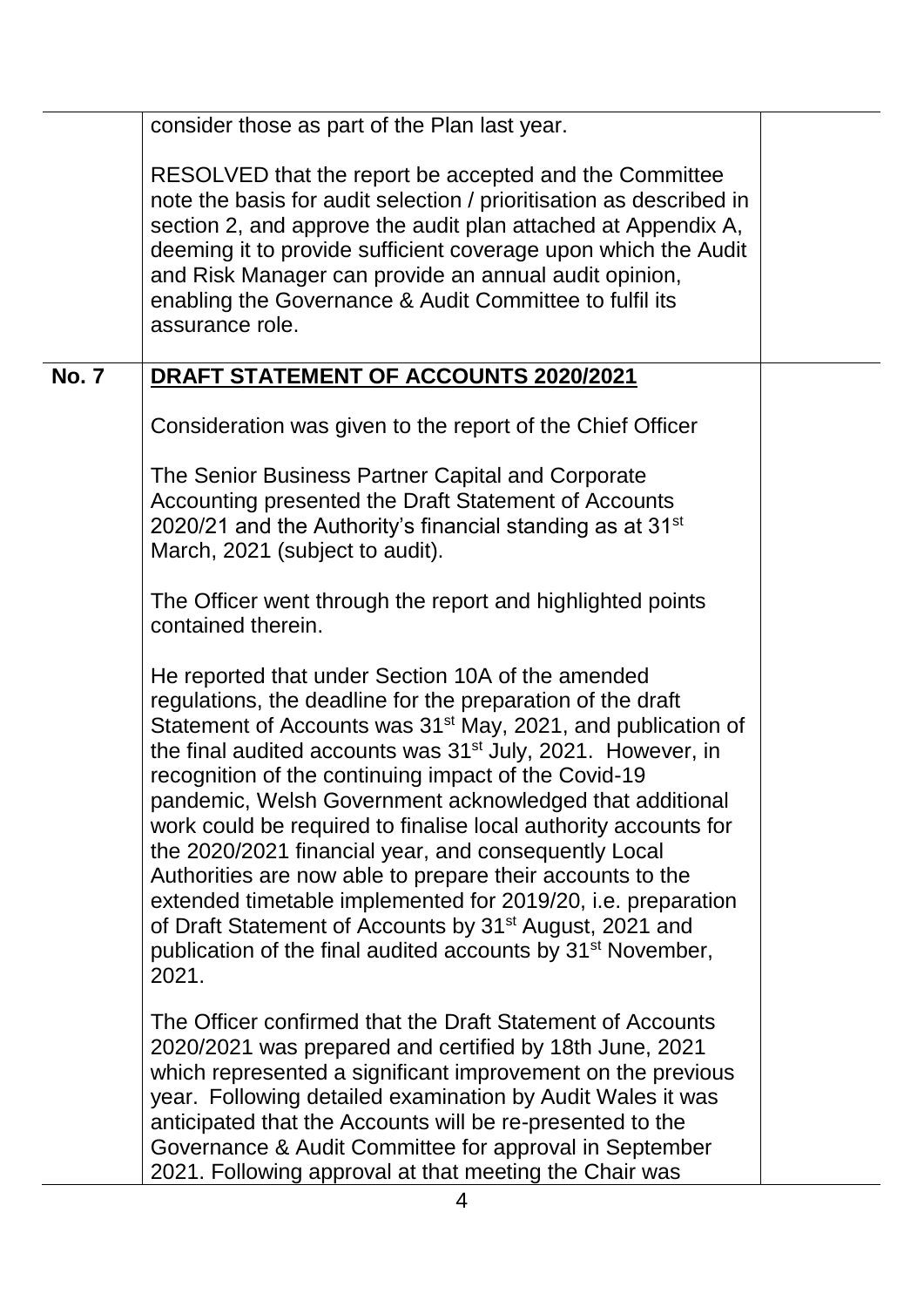required to sign and date the Accounts on behalf of the Council.

A Member enquired as to the implications for the Council in not meeting the statutory deadlines.

In response the Officer explained that the Council had failed the statutory deadline of  $31<sup>st</sup>$  May, 2021 by two weeks, however, Audit Wales had extended the deadline for the Draft Statement of Accounts until the end of August, and that deadline had been met. The Statutory deadline for publication of the final accounts by  $31<sup>st</sup>$  July, 2021 would not be met as the audit would not be completed by that time, however, the Council will publish a set of draft Accounts with a notice stating that they will be audited over the Summer period and presented back to the Governance & Audit Committee in September.

The Member also asked whether the Council had received the monies from Welsh Government for the railway investment.

The Officer confirmed that the £71m had been received at the end of March. The money had been put into short term investments ahead of due diligence being completed on the project. In the event of the project not being agreed, the money would be paid back to Welsh Government.

The Audit Wales Officer said prior to the Covid pandemic there were concerns around the timeliness of the Accounts process, not only with Blaenau Gwent Council but also other Councils. However, he assured Members that Blaenau Gwent was in a different place this year and well placed in comparison with other Councils. He said the Council had been working towards the extended deadline and timeliness of the Draft Accounts had improved.

RESOLVED that the report be accepted and the Committee receive the Draft 2020/2021 Statement of Accounts for information, prior to the anticipated consideration for approval in September.

|  | <b>No. 8</b> | ANNUAL GOVERNANCE STATEMENT 2020/2021 |
|--|--------------|---------------------------------------|
|--|--------------|---------------------------------------|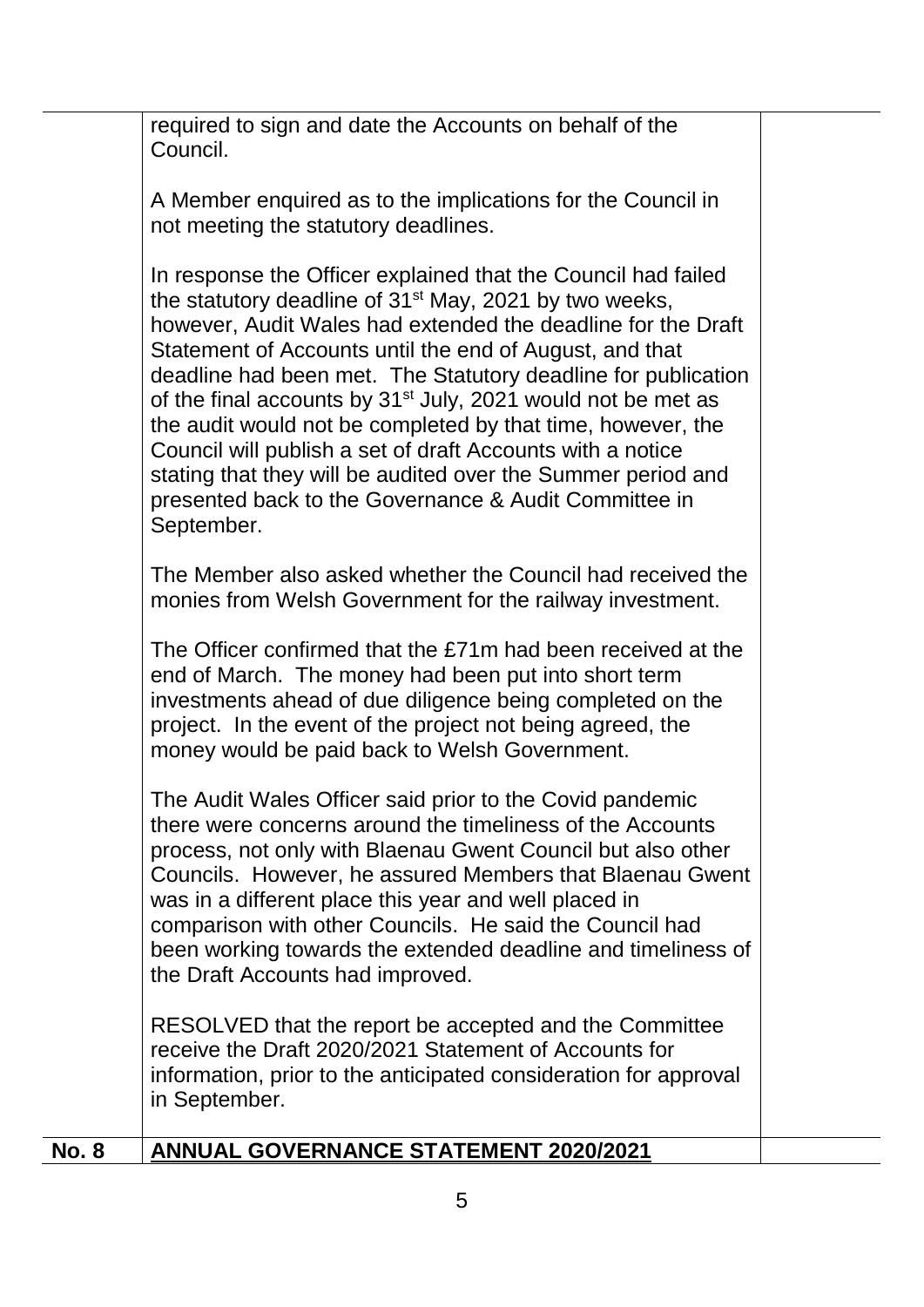Consideration was given to the report of the Audit & Risk Manager.

The Audit & Risk Manager presented Members with the Draft Annual Governance Statement (AGS) for 2020/21 (attached at Appendix A).

The Officer went through the report and highlighted points contained therein. She confirmed that the AGS had been collated following an evidence gathering exercise which called upon a number of sources including Internal and External Regulatory Reports; Annual Report of the Audit and Risk Manager; and an Evidence Framework illustrating how the Authority complied with the core principles of the Code of Governance.

As a consequence of Covid, some of the ways the Council operated changed during 2020/21, e.g moving to agile working, however, these changes have not weakened the governance framework. The AGS has been produced to reflect these changes, with notable updates being to the engagement activities conducted for the period under Core Principle B, development of wellbeing objectives under Core Principle B, expansion of self-assessment requirements under Core Principle D and changes to the Governance and Audit Committee under Core Principle G.

A Member referred to engagement activities and expressed concern regarding complaints received from members of the public regarding the time taken to contact the Council. Members had also experienced difficulties in contacting Officers.

In response the Officer explained that the engagement activities outlined in the AGS was the broader engagement undertaken by the Council. The complaints referred to was an operational issue and the Officer undertook to refer this matter to the relevant Officer.

RESOLVED that the report be accepted and the Committee approve and adopt the Draft AGS having considered and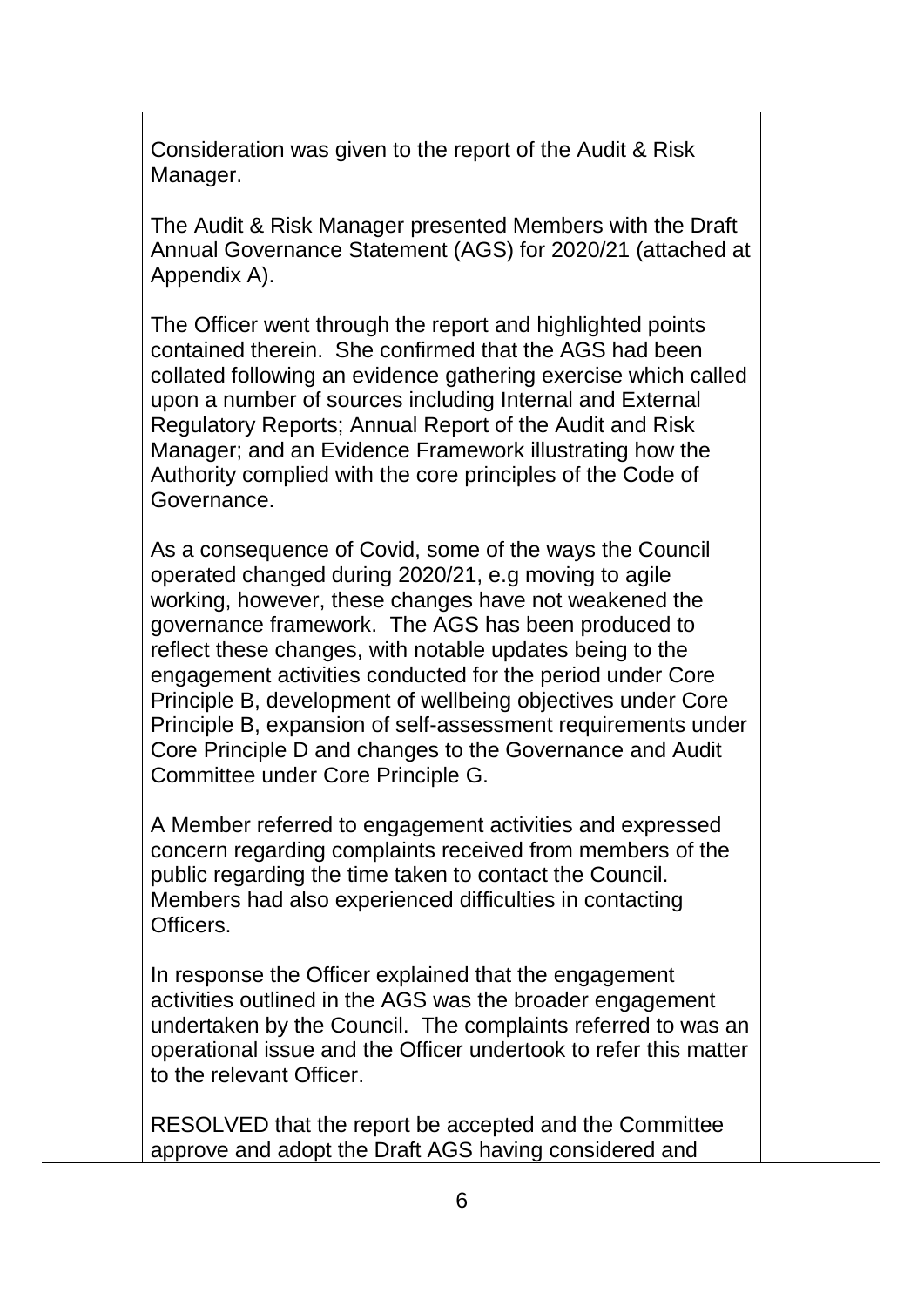|               | challenged the content, ensuring it is consistent with their<br>knowledge and understanding of the wider issues affecting the<br>Council.                                                                                                                                                                                                                                                                                                                       |  |
|---------------|-----------------------------------------------------------------------------------------------------------------------------------------------------------------------------------------------------------------------------------------------------------------------------------------------------------------------------------------------------------------------------------------------------------------------------------------------------------------|--|
| <b>No. 9</b>  | <b>INTERNAL AUDIT CHARTER</b>                                                                                                                                                                                                                                                                                                                                                                                                                                   |  |
|               | Consideration was given to the report of the Audit & Risk<br>Manager.                                                                                                                                                                                                                                                                                                                                                                                           |  |
|               | The Professional Lead Internal Audit presented the revised<br>Internal Audit Charter for 2021/22 to the Committee.                                                                                                                                                                                                                                                                                                                                              |  |
|               | The Officer went through the report and highlighted points<br>contained therein. The report outlined the basis for production<br>of the Internal Audit Charter, incorporating amendments to<br>reflect changes since the last update.                                                                                                                                                                                                                           |  |
|               | In response to a question raised by a Member regarding<br>future changes to the Committee membership, the Audit &<br>Risk Manager explained that the Terms of Reference for the<br>Committee would reflect the changes in membership. This<br>document outlined how the Internal Audit Section operated in<br>terms of its purpose and responsibilities.                                                                                                        |  |
|               | RESOLVED that the report be accepted and the Committee<br>approve the Audit Charter in line with good practice and the<br>requirements of the Public Sector Internal Audit Standards<br>(PSIAS).                                                                                                                                                                                                                                                                |  |
| <b>No. 10</b> | <b>AUDIT WALES - BLAENAU GWENT COUNTY BOROUGH</b><br><b>COUNCIL ANNUAL AUDIT SUMMARY 2020</b>                                                                                                                                                                                                                                                                                                                                                                   |  |
|               | Consideration was given to report of Audit Wales.                                                                                                                                                                                                                                                                                                                                                                                                               |  |
|               | The Audit & Risk Manager presented the Audit Wales -<br><b>Blaenau Gwent County Borough Council Annual Audit</b><br>Summary 2020 (attached at Appendix 1). The report was<br>submitted by the Democratic Services section and provided an<br>annual summary of the work undertaken by Audit Wales. The<br>Officer said there was an error within the report in relation to<br>the number of Members of the Council and confirmed that this<br>would be amended. |  |